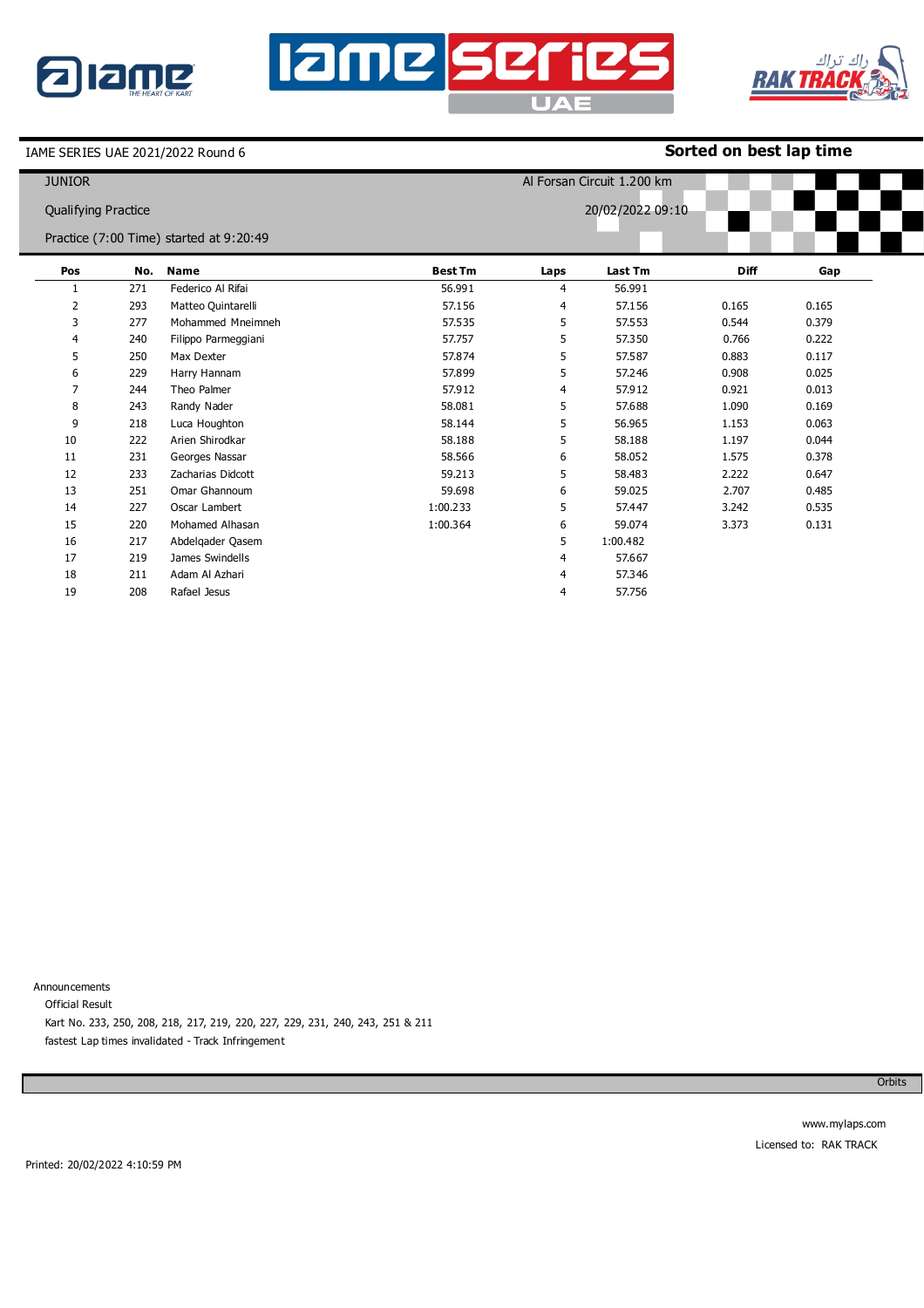





IAME SERIES UAE 2021/2022 Round 6

**Sorted on Laps**

| <b>JUNIOR</b> |     |                                   |      |                |                 | Al Forsan Circuit 1.200 km |             |  |  |
|---------------|-----|-----------------------------------|------|----------------|-----------------|----------------------------|-------------|--|--|
| Heat          |     |                                   |      |                |                 | 20/02/2022 10:15           |             |  |  |
|               |     | Race (9 Laps) started at 10:29:19 |      |                |                 |                            |             |  |  |
| Pos           | No. | <b>Name</b>                       | Laps | <b>Best Tm</b> | <b>Total Tm</b> | Gap                        | <b>Diff</b> |  |  |
| 1             | 293 | Matteo Quintarelli                | 9    | 56.730         | 8:35.042        |                            |             |  |  |
| 2             | 218 | Luca Houghton                     | 9    | 56.846         | 8:36.303        | 1.261                      | 1.261       |  |  |
| 3             | 271 | Federico Al Rifai                 | 9    | 57.322         | 8:38.765        | 2.462                      | 3.723       |  |  |
| 4             | 240 | Filippo Parmeggiani               | 9    | 57.264         | 8:39.787        | 1.022                      | 4.745       |  |  |
| 5             | 250 | Max Dexter                        | 9    | 57.203         | 8:40.294        | 0.507                      | 5.252       |  |  |
| 6             | 244 | Theo Palmer                       | 9    | 57.363         | 8:43.014        | 2.720                      | 7.972       |  |  |
|               | 211 | Adam Al Azhari                    | 9    | 56.905         | 8:43.687        | 0.673                      | 8.645       |  |  |
| 8             | 208 | Rafael Jesus                      | 9    | 57.182         | 8:43.811        | 0.124                      | 8.769       |  |  |
| 9             | 219 | James Swindells                   | 9    | 57.252         | 8:44.313        | 0.502                      | 9.271       |  |  |
| 10            | 277 | Mohammed Mneimneh                 | 9    | 57.357         | 8:45.896        | 1.583                      | 10.854      |  |  |
| 11            | 231 | Georges Nassar                    | 9    | 57.493         | 8:45.991        | 0.095                      | 10.949      |  |  |
| 12            | 229 | Harry Hannam                      | 9    | 56.778         | 8:47.444        | 1.453                      | 12.402      |  |  |
| 13            | 227 | Oscar Lambert                     | 9    | 57.253         | 8:49.328        | 0.820                      | 14.286      |  |  |
| 14            | 243 | Randy Nader                       | 9    | 57.530         | 8:48.508        | 1.064                      | 13.466      |  |  |
| 15            | 251 | Omar Ghannoum                     | 9    | 58.435         | 8:54.458        | 5.130                      | 19.416      |  |  |
| 16            | 220 | Mohamed Alhasan                   | 9    | 58.379         | 8:56.159        | 1.701                      | 21.117      |  |  |
| 17            | 233 | Zacharias Didcott                 | 9    | 58.114         | 8:57.814        | 1.655                      | 22.772      |  |  |
| 18            | 217 | Abdelgader Qasem                  | 9    | 58.662         | 9:02.218        | 4.404                      | 27.176      |  |  |
| <b>DNF</b>    | 222 | Arien Shirodkar                   | 5    | 58.325         | 5:08.575        | 4 Laps                     | <b>DNF</b>  |  |  |

Announcements

Official Result

Kart No. 229, 243, 222, 233, 227 & 217 - 3 Seconds Penalty - Tramline infringement (2 Wheels)

Kart No. 222 - 5 Seconds Penalty - Push Back front bumper

Kart No. 243 - 1 Place penalty - Exceeding track limit and gained 1 place advantage

| <b>Margin of Victory</b> | Avg. Speed | <b>Best Lap Tm</b> | <b>Best Speed</b> | Best Lap by              |               |
|--------------------------|------------|--------------------|-------------------|--------------------------|---------------|
| 1.261                    | 75.489     | 56.730             | 76.150            | 293 - Matteo Quintarelli |               |
|                          |            |                    |                   |                          | <b>Orbits</b> |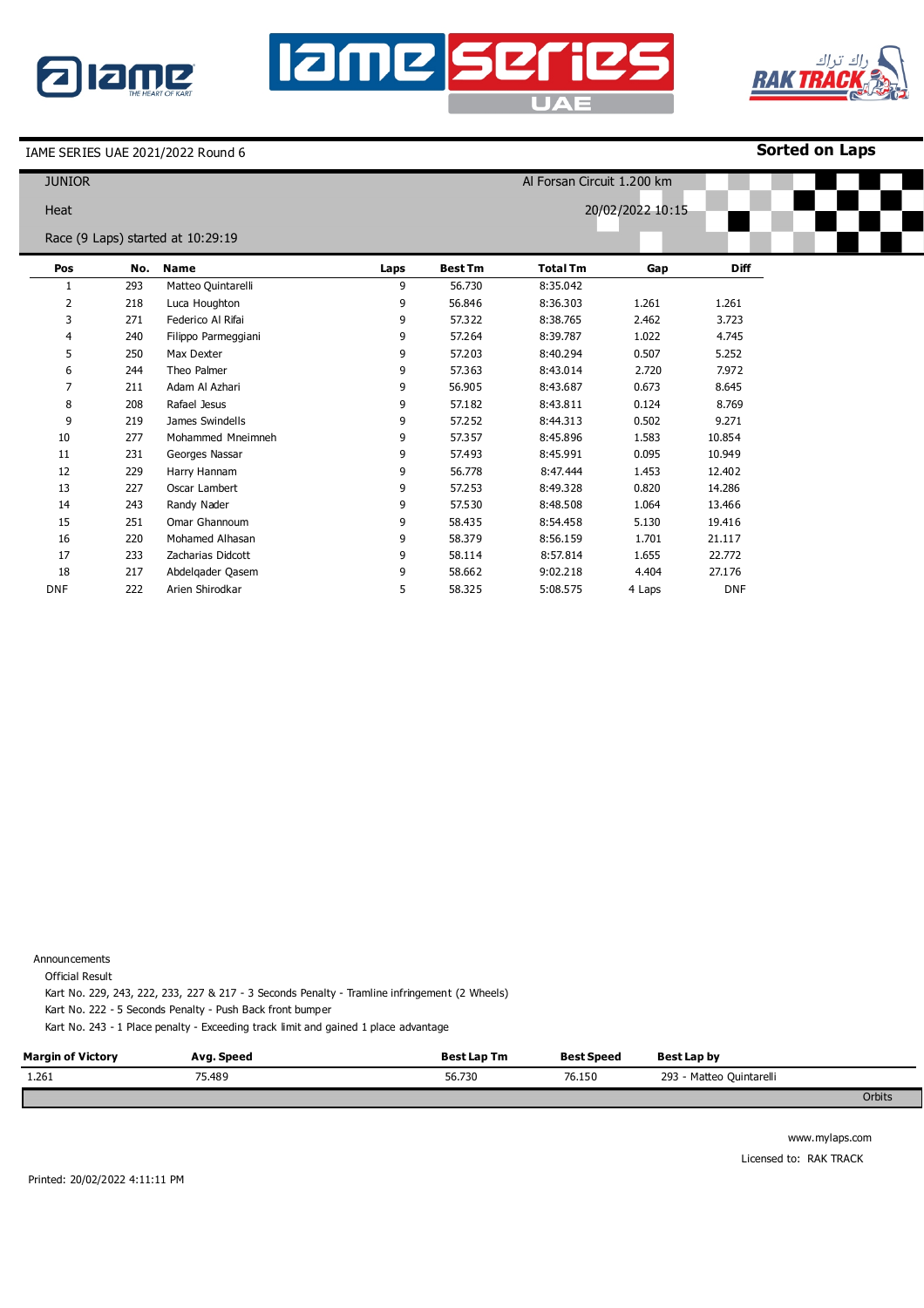





IAME SERIES UAE 2021/2022 Round 6

**Sorted on Laps**

| <b>JUNIOR</b>  |     |                                    |      |                | Al Forsan Circuit 1.200 km |                  |             |
|----------------|-----|------------------------------------|------|----------------|----------------------------|------------------|-------------|
|                |     |                                    |      |                |                            |                  |             |
| Pre-Final      |     |                                    |      |                |                            | 20/02/2022 12:20 |             |
|                |     | Race (11 Laps) started at 12:19:41 |      |                |                            |                  |             |
| Pos            | No. | <b>Name</b>                        | Laps | <b>Best Tm</b> | <b>Total Tm</b>            | Gap              | <b>Diff</b> |
| 1              | 293 | Matteo Quintarelli                 | 11   | 56.835         | 11:55.713                  |                  |             |
| 2              | 218 | Luca Houghton                      | 11   | 57.068         | 11:59.676                  | 3.963            | 3.963       |
| 3              | 271 | Federico Al Rifai                  | 11   | 57.055         | 12:00.049                  | 0.373            | 4.336       |
| 4              | 229 | Harry Hannam                       | 11   | 57.160         | 12:02.413                  | 2.364            | 6.700       |
| 5              | 240 | Filippo Parmeggiani                | 11   | 57.306         | 12:02.779                  | 0.366            | 7.066       |
| 6              | 211 | Adam Al Azhari                     | 11   | 57.337         | 12:03.251                  | 0.472            | 7.538       |
| $\overline{7}$ | 208 | Rafael Jesus                       | 11   | 57.508         | 12:04.038                  | 0.787            | 8.325       |
| 8              | 244 | Theo Palmer                        | 11   | 57.336         | 12:04.660                  | 0.622            | 8.947       |
| 9              | 227 | Oscar Lambert                      | 11   | 57.435         | 12:06.411                  | 1.751            | 10.698      |
| 10             | 250 | Max Dexter                         | 11   | 57.418         | 12:06.735                  | 0.324            | 11.022      |
| 11             | 277 | Mohammed Mneimneh                  | 11   | 57.537         | 12:09.122                  | 2.387            | 13.409      |
| 12             | 231 | Georges Nassar                     | 11   | 57.691         | 12:10.160                  | 1.038            | 14.447      |
| 13             | 219 | James Swindells                    | 11   | 57.306         | 12:10.895                  | 0.735            | 15.182      |
| 14             | 243 | Randy Nader                        | 11   | 57.566         | 12:13.610                  | 2.715            | 17,897      |
| 15             | 220 | Mohamed Alhasan                    | 11   | 58.729         | 12:19.401                  | 5.791            | 23.688      |
| 16             | 222 | Arien Shirodkar                    | 11   | 58.173         | 12:20.932                  | 1.531            | 25.219      |
| 17             | 251 | Omar Ghannoum                      | 11   | 58.718         | 12:21.170                  | 0.238            | 25.457      |
| 18             | 217 | Abdelgader Qasem                   | 11   | 58.823         | 12:22.299                  | 1.129            | 26.586      |
| 19             | 233 | Zacharias Didcott                  | 11   | 58.294         | 12:22.775                  | 0.476            | 27.062      |

Announcements

Official Result

Kart No. 219, 222, 233 & 243 - 5 Seconds Penalty - Push Back front Bumper

| <b>Margin of Victory</b> | Avg. Speed | <b>Best Lap Tm</b> | <b>Best Speed</b> | Best Lap by              |        |
|--------------------------|------------|--------------------|-------------------|--------------------------|--------|
| 3.963                    | 66.395     | 56.835             | 76.010            | 293 - Matteo Quintarelli |        |
|                          |            |                    |                   |                          | Orbits |